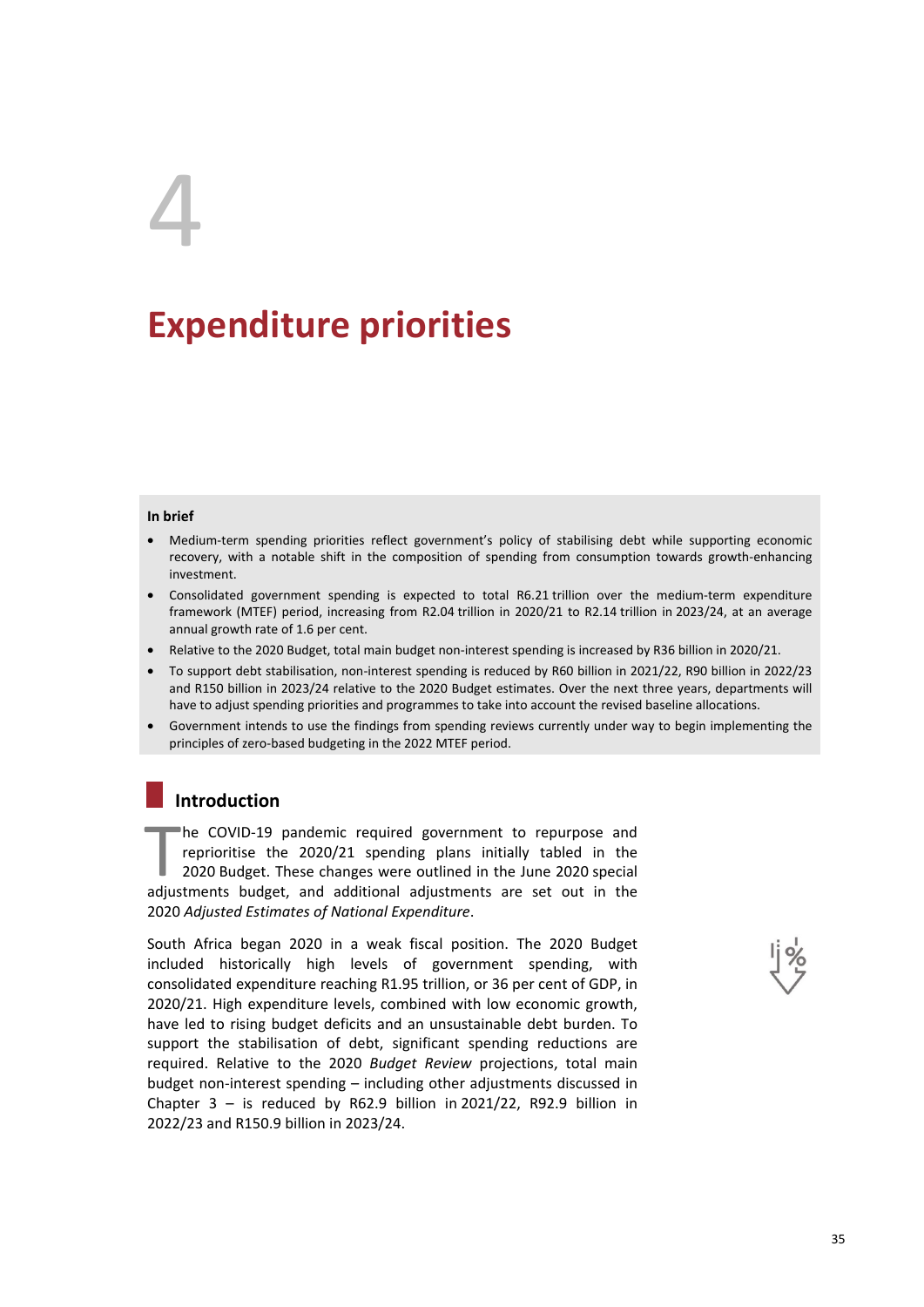

Reductions to compensation account for about half of the total reduction, while payments for capital assets increase. In this way, the composition of expenditure begins to shift away from consumption towards investment. Over the MTEF period, departments will have to review their spending priorities and programmes to align with revised baseline allocations. The budget framework also provides sufficient flexibility for adjustments to be made within overall ceilings in response to social and economic priorities. Additional details will be set out in the 2021 *Budget Review.* 

#### **Revisions to medium-term expenditure priorities**

Consolidated government spending will grow below inflation at 1.6 per cent, increasing from R2.04 trillion in 2020/21 to R2.14 trillion in 2023/24. Nevertheless, spending levels remain near historic highs both in nominal terms and as a proportion of economic activity. Main budget spending averages 33.2 per cent of GDP over the MTEF period.

Spending on government programmes has exceeded annual revenues for more than a decade. The persistent gap between spending and government revenue requires difficult decisions about the structure, effectiveness and affordability of certain programmes. To ensure sustainability, high-level policy discussions are needed on:

- The approaches to providing financial support to students in postschool education.
- The subsidy mix for urban transport systems.
- The structure of the human settlements delivery programme.
- The number and size of departments, ministries and public entities in national and provincial governments.
- Management of the functions assigned to the three spheres of government.
- Measures to strengthen the social protection system for the most vulnerable.
- Containing the public-service wage bill.

#### **Progress on spending reviews and zero-based budgeting**

South Africa's public spending levels are not matched by high levels of quality or efficiency in the services delivered by the state. This has led to an over-emphasis on incremental changes to annual budgets – and rising allocations – without adequate analysis of programme effectiveness. To address this problem, some reforms to the budgeting process are necessary, and government proposes to implement the principles of zero-based budgeting.

Since June 2020, the National Treasury has been reviewing government spending to improve efficiency. More than 30 spending reviews across all functions have been conducted. The reviews make use of large data systems to understand service-delivery outcomes, and how these might change under different scenarios. Preliminary findings indicate that:

- Many policies are designed and adopted without considering their total costs and affordability.
- Multiple institutions share overlapping responsibilities or mandates, leading to duplication of work.
- In several high-spending procurement areas, including information and communications technology, and infrastructure, it appears that government is overpaying for goods and services.

The spending reviews will be used to inform the zero-based budgeting approach that government will use to review baseline allocations in the 2022 MTEF period.

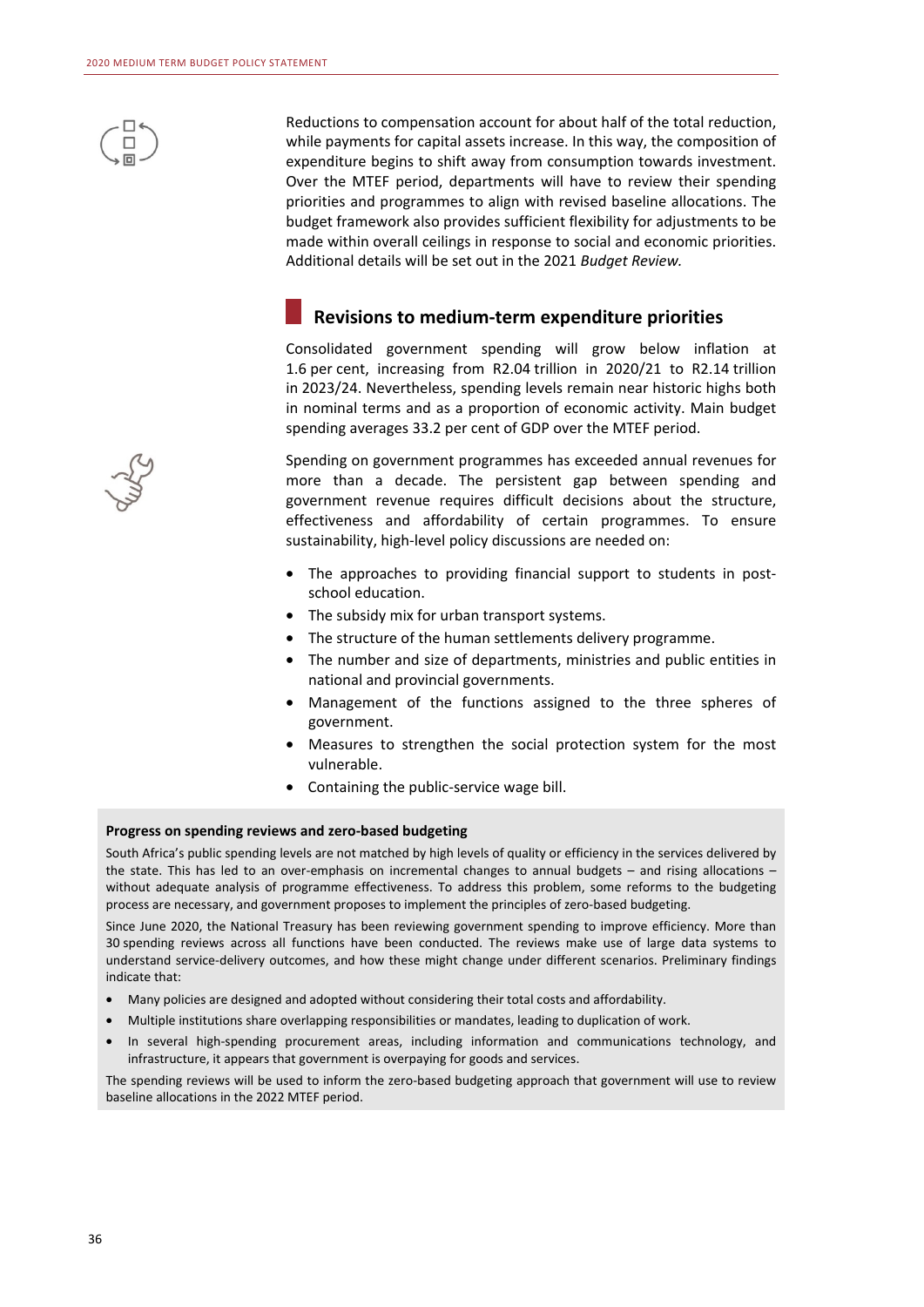| $I$ and $I$<br>consolidated experience by function | 2019/20        | 2020/21              | 2021/22                      | 2022/23 | 2023/24 | Average     |
|----------------------------------------------------|----------------|----------------------|------------------------------|---------|---------|-------------|
|                                                    | <b>Outcome</b> | Revised <sup>2</sup> | <b>Medium-term estimates</b> |         |         | annual      |
|                                                    |                |                      |                              |         |         | growth      |
|                                                    |                |                      |                              |         |         | $2020/21 -$ |
| <b>R</b> billion                                   |                |                      |                              |         |         | 2023/24     |
| Learning and culture                               | 383.4          | 398.3                | 399.0                        | 406.7   | 411.3   | 1.1%        |
| <b>Basic education</b>                             | 261.1          | 267.8                | 267.8                        | 272.0   | 274.5   | 0.8%        |
| Post-school education and training                 | 111.8          | 118.7                | 119.7                        | 123.0   | 124.9   | 1.7%        |
| Arts, culture, sport and recreation                | 10.5           | 11.8                 | 11.5                         | 11.8    | 11.9    | 0.2%        |
| <b>Health</b>                                      | 223.2          | 226.2                | 235.3                        | 242.0   | 246.3   | 2.9%        |
| <b>Peace and security</b>                          | 212.8          | 216.8                | 210.7                        | 213.3   | 214.5   | $-0.4%$     |
| Defence and state security                         | 50.8           | 52.0                 | 47.2                         | 47.7    | 48.1    | $-2.5%$     |
| Police services                                    | 104.3          | 104.8                | 105.3                        | 106.1   | 106.4   | 0.5%        |
| Law courts and prisons                             | 47.7           | 49.5                 | 49.1                         | 49.7    | 50.0    | 0.3%        |
| Home affairs                                       | 10.0           | 10.5                 | 9.1                          | 9.9     | 10.0    | $-1.7%$     |
| <b>Community development</b>                       | 197.0          | 208.2                | 221.1                        | 232.2   | 236.4   | 4.3%        |
| <b>Economic development</b>                        | 196.7          | 211.3                | 224.7                        | 236.3   | 242.0   | 4.6%        |
| Industrialisation and exports                      | 37.2           | 38.6                 | 41.5                         | 41.5    | 42.3    | 3.1%        |
| Agriculture and rural development                  | 28.8           | 29.1                 | 28.2                         | 28.7    | 28.9    | $-0.2%$     |
| Job creation and labour affairs                    | 21.4           | 23.1                 | 24.3                         | 25.3    | 25.6    | 3.4%        |
| Economic regulation and infrastructure             | 92.8           | 103.9                | 113.7                        | 123.3   | 127.3   | 7.0%        |
| Innovation, science and technology                 | 16.5           | 16.6                 | 17.0                         | 17.5    | 17.8    | 2.4%        |
| <b>General public services</b>                     | 66.2           | 69.8                 | 71.0                         | 70.4    | 71.2    | 0.6%        |
| Executive and legislative organs                   | 15.2           | 15.2                 | 14.6                         | 14.9    | 15.0    | $-0.3%$     |
| Public administration and fiscal affairs           | 43.5           | 46.6                 | 48.4                         | 47.2    | 47.8    | 0.9%        |
| <b>External affairs</b>                            | 7.5            | 8.1                  | 8.0                          | 8.2     | 8.3     | 0.9%        |
| Social development                                 | 298.7          | 315.4                | 312.2                        | 329.9   | 335.7   | 2.1%        |
| Social protection                                  | 221.7          | 227.3                | 228.4                        | 241.0   | 242.8   | 2.2%        |
| Social security funds                              | 77.0           | 88.0                 | 83.7                         | 88.9    | 92.9    | 1.8%        |
| <b>Payments for financial assets</b>               | 66.0           | 86.5                 | 42.9                         | 26.2    | 23.7    |             |
| <b>Allocated by function</b>                       | 1644.0         | 1732.6               | 1716.7                       | 1757.0  | 1781.0  | 0.9%        |
| Debt-service costs                                 | 204.8          | 225.9                | 271.8                        | 317.6   | 353.1   | 16.1%       |
| Contingency reserve                                |                |                      | 5.0                          | 5.0     | 5.0     |             |
| <b>Consolidated expenditure</b>                    | 1848.7         | 1958.4               | 1993.5                       | 2079.6  | 2 139.2 | 3.0%        |
| <b>Consolidated expenditure including</b>          | 1848.7         | 2 037.8              | 1993.5                       | 2079.6  | 2 139.2 | 1.6%        |
| June 2020 budget adjustments                       |                |                      |                              |         |         |             |

| Table 4.1 Consolidated expenditure by function <sup>1</sup> |  |  |
|-------------------------------------------------------------|--|--|
|                                                             |  |  |

*1. Consisting of national and provincial departments, social security funds and public entities*

*2. 2020/21 excludes June 2020 budget adjustments*

*Source: National Treasury*

Table 4.1 shows consolidated expenditure by function. Over the medium term, the learning and culture function continues to receive the largest allocation of funds, mainly for basic and post-school education and training. Economic development and community development are the fastest-growing functions at 4.6 per cent and 4.3 per cent, respectively, mainly due to above-inflation growth in road infrastructure and expanded access to basic services in line with the economic recovery plan. Spending in the peace and security function will decrease, mainly due to reductions to the special defence account.

Table 4.2 shows consolidated expenditure by economic classification. Debt service is the fastest-growing expenditure item over the medium term, increasingly crowding out spending in most functions. Debt-service costs are projected to increase from R225.9 billion in 2020/21 to

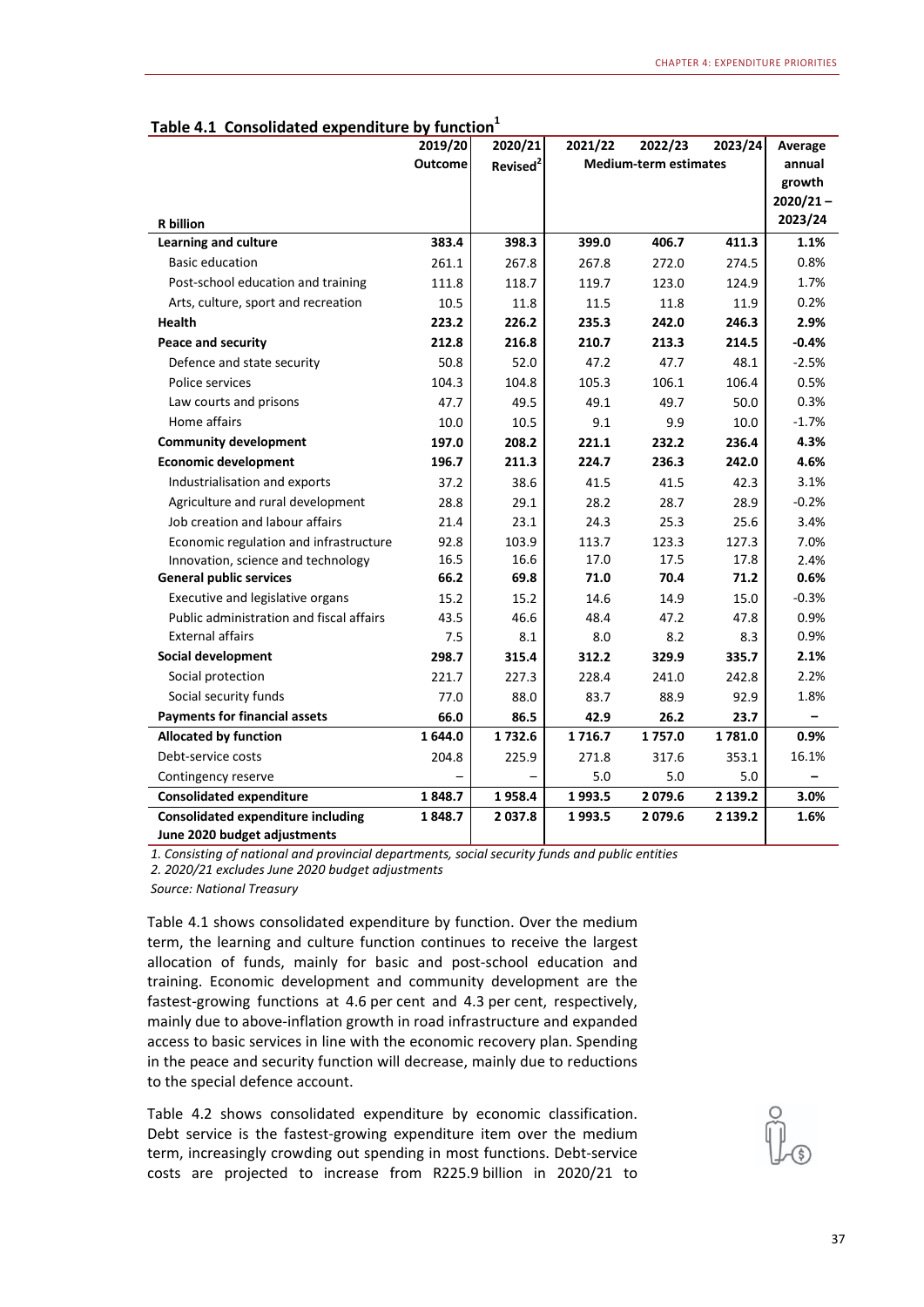R353.1 billion in 2023/24, at an average annual growth rate of 16.1 per cent.

|                                           | 2019/20        | 2020/21              | 2021/22    | 2022/23                      | 2023/24 | Average     |
|-------------------------------------------|----------------|----------------------|------------|------------------------------|---------|-------------|
|                                           | <b>Outcome</b> | Revised <sup>2</sup> |            | <b>Medium-term estimates</b> |         | annual      |
|                                           |                |                      |            |                              |         | growth      |
|                                           |                |                      |            |                              |         | $2020/21 -$ |
| <b>R</b> billion                          |                |                      |            |                              |         | 2023/24     |
| <b>Current payments</b>                   | 1087.7         | 1 1 3 8 . 3          | 1 1 9 6 .2 | 1 2 5 6 . 1                  | 1 302.0 | 4.6%        |
| Compensation of employees                 | 626.1          | 639.3                | 639.1      | 646.5                        | 655.0   | 0.8%        |
| Goods and services                        | 246.9          | 262.9                | 275.3      | 281.5                        | 283.3   | 2.5%        |
| Interest and rent on land                 | 214.8          | 236.1                | 281.8      | 328.0                        | 363.8   | 15.5%       |
| of which: debt-service costs              | 204.8          | 225.9                | 271.8      | 317.6                        | 353.1   | 16.1%       |
| <b>Transfers and subsidies</b>            | 616.4          | 644.7                | 648.6      | 683.2                        | 696.9   | 2.6%        |
| Provinces and municipalities              | 136.6          | 149.3                | 151.5      | 159.9                        | 162.9   | 3.0%        |
| Departmental agencies and accounts        | 27.7           | 26.3                 | 24.7       | 25.4                         | 25.7    | $-0.7%$     |
| Higher education institutions             | 46.6           | 47.4                 | 48.0       | 49.0                         | 49.8    | 1.6%        |
| Foreign governments and                   | 2.5            | 2.9                  | 2.7        | 2.9                          | 2.9     | 0.1%        |
| international organisations               |                |                      |            |                              |         |             |
| Public corporations and private           | 35.1           | 34.8                 | 37.3       | 40.2                         | 43.9    | 8.0%        |
| enterprises                               |                |                      |            |                              |         |             |
| Non-profit institutions                   | 38.1           | 40.7                 | 41.8       | 43.7                         | 44.3    | 2.9%        |
| Households                                | 329.8          | 343.4                | 342.5      | 362.0                        | 367.4   | 2.3%        |
| Payments for capital assets               | 78.6           | 88.9                 | 100.8      | 109.2                        | 111.5   | 7.8%        |
| Buildings and other capital assets        | 60.3           | 70.3                 | 79.6       | 86.6                         | 88.5    | 7.9%        |
| Machinery and equipment                   | 18.3           | 18.5                 | 21.2       | 22.6                         | 23.0    | 7.5%        |
| <b>Payments for financial assets</b>      | 66.0           | 86.5                 | 42.9       | 26.2                         | 23.7    |             |
| <b>Total</b>                              | 1848.7         | 1958.4               | 1988.5     | 2074.6                       | 2 134.2 | 2.9%        |
| Contingency reserve                       |                |                      | 5.0        | 5.0                          | 5.0     |             |
| <b>Consolidated expenditure</b>           | 1848.7         | 1958.4               | 1993.5     | 2079.6                       | 2 139.2 | 3.0%        |
| <b>Consolidated expenditure including</b> | 1848.7         | 2037.8               | 1993.5     | 2079.6                       | 2 139.2 | 1.6%        |
| June 2020 budget adjustments              |                |                      |            |                              |         |             |

#### Table 4.2 Consolidated expenditure by economic classification<sup>1</sup>

*1. Consisting of national and provincial departments, social security funds and public entities*

*2. 2020/21 excludes June 2020 budget adjustments*

*Source: National Treasury*

#### **Compensation expenditure**

Employee compensation as a share of total spending will decrease from 32.7 per cent as estimated in the 2020 *Budget Review* to 31.3 per cent over the medium term, largely due to baseline reductions. Consistent with government's aim of shifting spending from consumption to investment, payments for capital assets grow above inflation, increasing from R88.9 billion in 2020/21 to R111.5 billion in 2023/24, at an annual average rate of 7.8 per cent.



The reductions on employee compensation in 2020/21 and over the MTEF period are discussed in Chapter 3. More than 80 per cent of the total compensation reductions occur in the learning and culture, health, and peace and security functions. These labour-intensive functions account for the majority of personnel in the public service.

Over the MTEF period, all departments will be required to control wages and headcounts. In addition, they will have to review and rationalise their organisational structures to minimise the effects on frontline services and ensure that they remain within their compensation expenditure ceilings.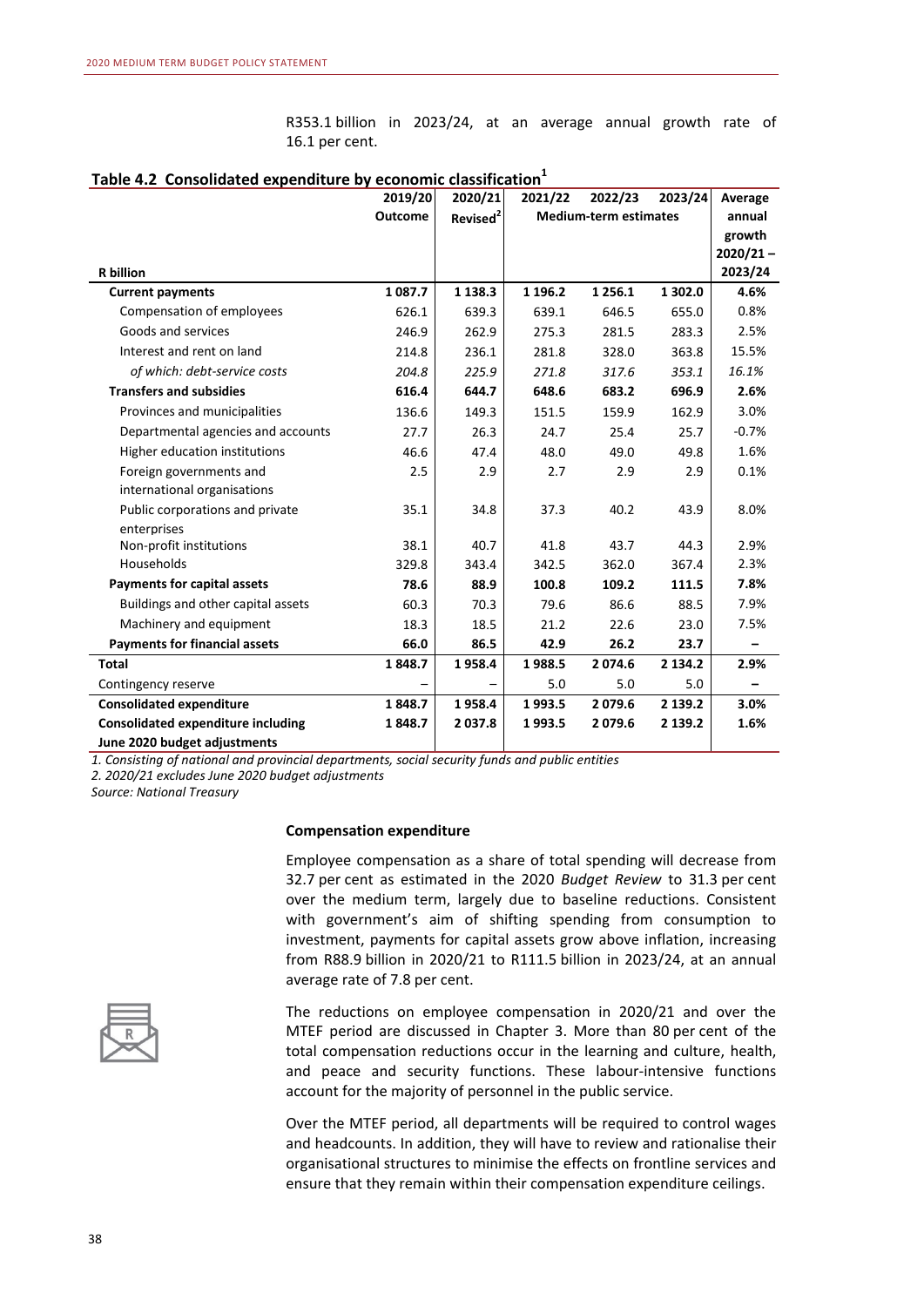| <b>R</b> million        | 2020/21  | 2021/22  | 2022/23   | 2023/24  | <b>Total</b> |
|-------------------------|----------|----------|-----------|----------|--------------|
| <b>Function</b>         |          |          |           |          |              |
| Community development   | $-632$   | $-1636$  | $-2294$   | $-1545$  | $-6107$      |
| Economic development    | $-1676$  | -4 469   | $-6084$   | $-4112$  | $-16341$     |
| General public services | $-1268$  | -4 064   | $-5444$   | $-3765$  | $-14542$     |
| Health                  | $-8987$  | $-19147$ | $-27388$  | $-17202$ | $-72723$     |
| Learning and culture    | $-14007$ | $-30038$ | $-42948$  | $-27207$ | $-114199$    |
| Peace and security      | $-9185$  | $-21644$ | $-28848$  | $-18863$ | $-78541$     |
| Social development      | $-760$   | $-2190$  | $-3065$   | $-2116$  | $-8132$      |
| <b>Total</b>            | $-36515$ | $-83187$ | $-116071$ | $-74811$ | -310 585     |

**Table 4.3 Reductions to compensation of employees**

*Source: National Treasury* 

# **In-year spending adjustments**

Relative to the 2020 Budget, total main budget non-interest expenditure for 2020/21 is increased by R36 billion for the COVID-19 fiscal relief package.

The following adjustments, as announced or provisionally allocated in the 2020 Budget, are made:

- R23 billion is allocated to Eskom.
- R6.5 billion is allocated to South African Airways (SAA) for settling its guaranteed debt and interest.
- R84.7 million is allocated to the Independent Communications Authority of South Africa for the licensing of high-demand spectrum.
- R36.5 billion is reduced from compensation of employees, mainly from a freeze on salary increases.

In addition, R10.5 billion is allocated to SAA to implement its business rescue plan. This allocation was mainly funded through reductions to the baselines of national departments and their public entities, and provincial and local government conditional grants.

Specific details on adjustments to in-year spending for national departments are set out in the 2020 *Adjusted Estimates of National Expenditure*. Changes to conditional grants are included in the 2020 Division of Revenue Second Amendment Bill. Revised provincial appropriations will be tabled in provincial legislatures before the end of the current fiscal year.

#### **Presidential employment interventions**

A provisional allocation of R19.6 billion was set aside in the June special adjustments budget, mainly for job creation and protection. Of this amount, R6.8 billion is allocated to the Department of Social Development to fund the extension of the *special COVID-19 social relief of distress grant* for three months until 31 January 2021. An amount of R12.6 billion is allocated for presidential employment interventions to address unemployment, especially as it affects youth.

The Minister of Finance approved the allocation of these funds in terms of section 6(1)(a) of the Appropriation Act (2020), as amended by



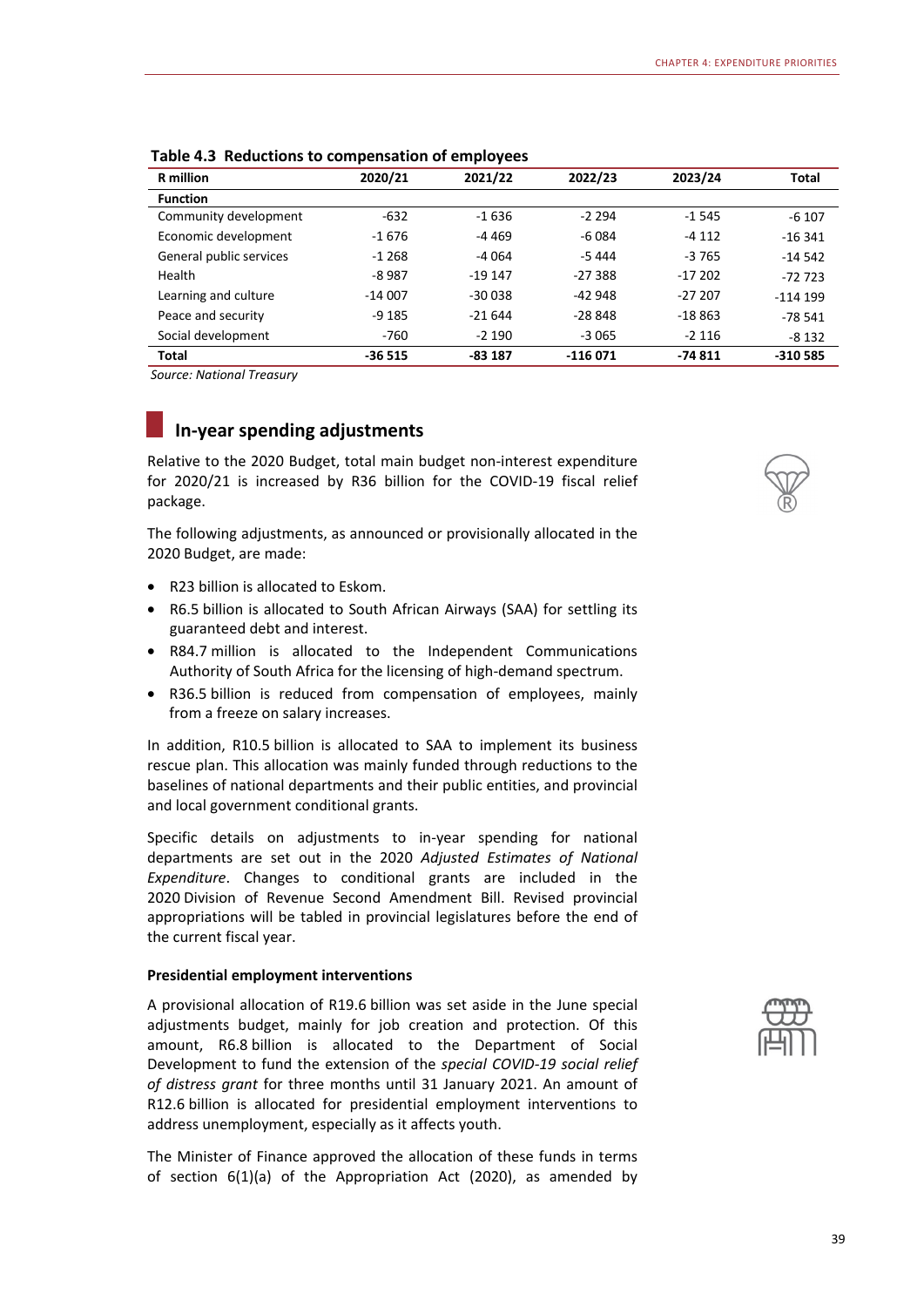section 8 of the Adjustments Appropriation Act (2020). Table 4.4 provides a breakdown of the allocation for presidential employment interventions.

| Vote                                                       | <b>Description of project</b>                                                                                                                                     | <b>Allocation</b> |
|------------------------------------------------------------|-------------------------------------------------------------------------------------------------------------------------------------------------------------------|-------------------|
|                                                            |                                                                                                                                                                   | <b>R</b> thousand |
| Vote 8: National Treasury                                  | Provincial equitable share allocation to employ<br>assistants in public schools. Posts at government-<br>subsidised independent schools will also be<br>supported | 6998800           |
| Vote 18: Health                                            | Recruitment of outreach team leaders, community<br>health workers, enrolled nurses and auxiliary nurses                                                           | 393 571           |
| Vote 19: Social Development                                | Support for early childhood development and social<br>workers, and appointment of registration support<br>officers                                                | 588728            |
| Vote 29: Agriculture, Land Reform<br>and Rural Development | Retention of self-employed subsistence producers<br>and support for food value chains                                                                             | 1 000 000         |
| Vote 32: Environment,<br>Forestry and Fisheries            | Creation of jobs across various programmes in the<br>department and its entities                                                                                  | 1983000           |
| Vote 37: Sports, Arts and Culture                          | Creation of jobs across the arts, culture, heritage and<br>sports sector, and support for current cultural,<br>creative and sports institutions                   | 665 000           |
| Vote 40: Transport                                         | Creation of jobs for provincial roads maintenance<br>through the S'hamba Sonke Programme                                                                          | 630 000           |
| Other                                                      | Job creation opportunities in votes 3, 13, 16, 35 and 39                                                                                                          | 375079            |
| Total                                                      |                                                                                                                                                                   | 12 634 178        |

Table 4.4 Major presidential employment initiative projects

*Source: National Treasury*

# **Spending priorities by function group**

A range of policy decisions in each sector, including more efficient and cost-effective methods of implementation, is required to align spending with available resources.

#### **Learning and culture**



Over the medium term, this function will focus on ensuring that planned infrastructure projects in basic education, universities and technical and vocational education and training (TVET) colleges, as well as in the sports, arts and culture sector, are delivered on time and within the available budget. Basic education, representing the largest share of expenditure in the function, remains committed to improving educational outcomes. To ensure sustainability of the post-school education and training sector, changes in the pace of enrolment at universities and TVET colleges, as well as the coverage of the National Student Financial Aid Scheme bursaries, are likely.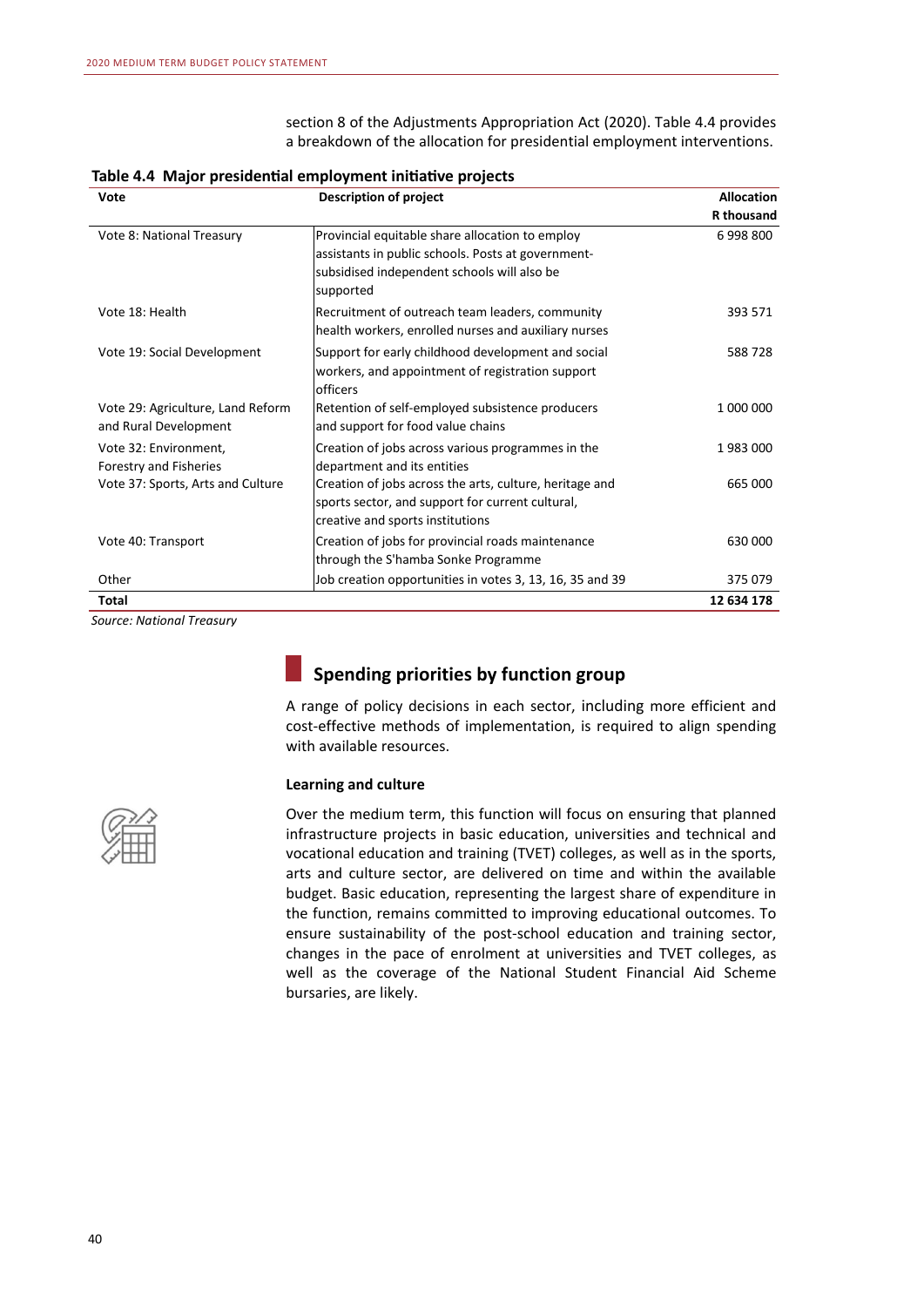

#### **Health**

Over the medium term, greater efficiency and prioritisation is required to protect service delivery in areas such as primary healthcare, immunisation, and HIV prevention and treatment. Large spending reductions in the provincial equitable share formula, which is the main funding instrument for health, will require significant restructuring of provincial health services, with a focus on efficiency savings.

National health insurance could improve healthcare services from both public and private providers. However, progress has been slow. The National Health Insurance Bill is being processed by Parliament and capacity building within the national Department of Health has been delayed. Nonetheless, there are useful lessons from public- and privatesector collaboration during the COVID-19 pandemic.

Provisional funding has been made available from 2021/22 to build the Tygerberg Regional Hospital and Klipfontein Hospital in the Western Cape, subject to certain conditions. These hospitals will alleviate pressure on existing health facilities in these areas with rapid population growth.

#### **Progress on health response to COVID-19**

To support the public health response to the coronavirus pandemic, national and provincial governments reprioritised about R20 billion and allocated about R2.9 billion in new funding to the health sector during 2020/21. This funding was used to purchase protective and medical equipment, employ additional staff and upgrade facilities. Since July, new daily COVID-19 cases and deaths have declined significantly. The health sector, while maintaining capacity in case of another wave of infections, is now addressing backlogs in other service areas, such as elective surgeries.

The course of the pandemic remains uncertain. As the economy opens up, continued efforts to contain the spread of the virus will be required. Government is exploring options to ensure access to vaccines when they become available, including participation in the COVAX facility, a global initiative to ensure equitable access to future vaccines.

#### **Social development**

This function includes programmes aimed at income protection and social welfare, addressing the challenges of job losses and increasing poverty.

To continue mitigating food insecurity and poverty, an additional R6.8 billion is allocated to the Department of Social Development to extend the *special COVID-19 social relief of distress grant* for three months until 31 January 2021. In addition, R1 billion is allocated for food relief to vulnerable households. In total, short-term social grant-based



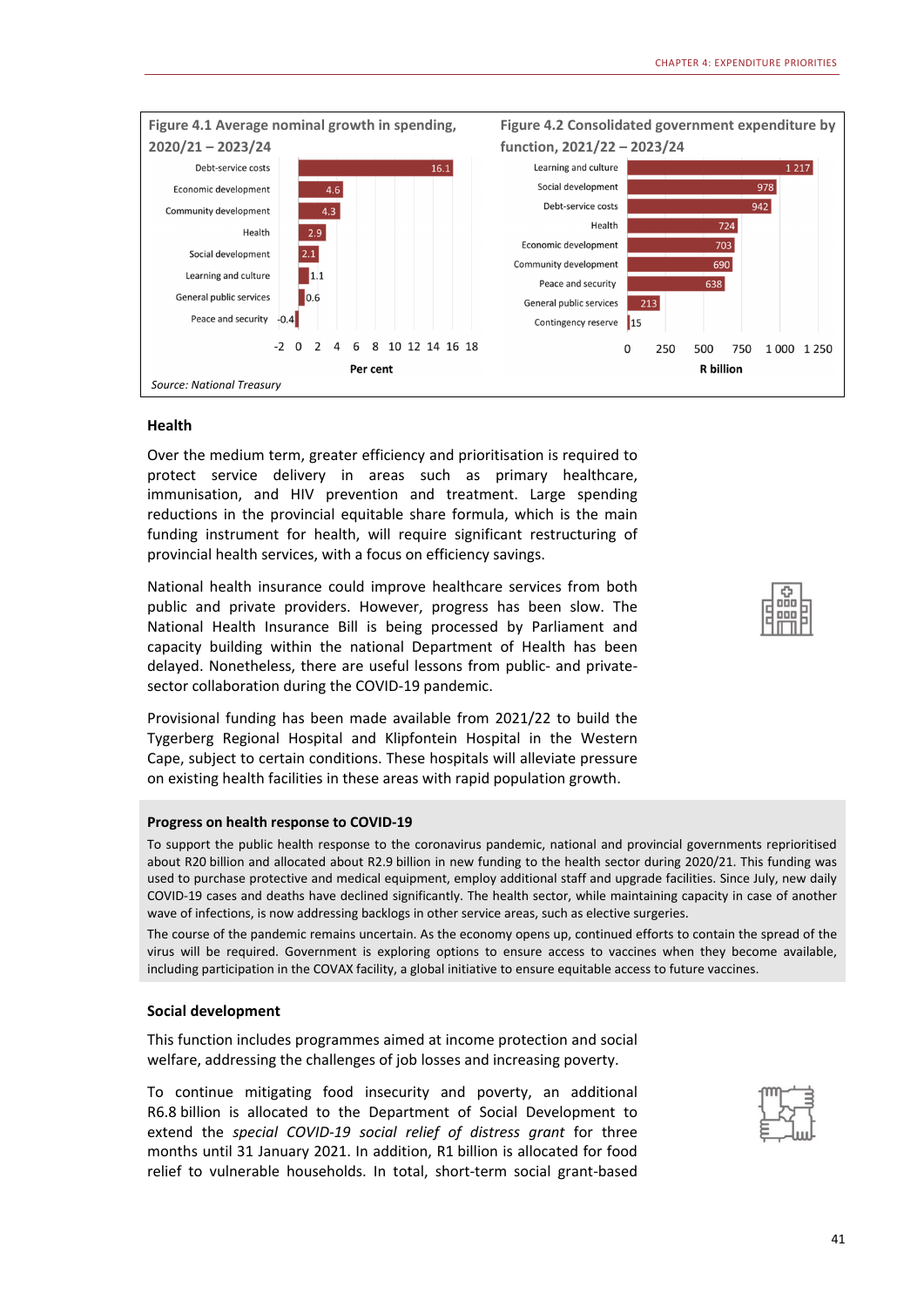relief amounts to R48 billion in 2020/21. During the year, more than 12 million new recipients received income protection. Implementation of the special grant shows the need for measures to cross-check applicants across databases, such as common social security registries.

The sector will be supported from October 2020 to March 2021 through the presidential employment interventions shown in Table 4.4. Over the MTEF period, responsibility for early childhood development will be transferred to the basic education sector.

#### **Community development**

This function funds access to services such as water, electricity, sanitation, housing and public transport. Government will review programmes related to the provision of mass housing, public transport standards and the levels of free basic services. The introduction of the *informal settlements upgrading partnership grant* in 2021 for provinces and metropolitan municipalities empowers communities to improve their living conditions.

Deteriorating water services and electricity distribution infrastructure affects the ability of municipalities to provide reliable services. This is exacerbated by weak technical skills and inadequate spending on repairs and maintenance. In the short term, a programmatic approach to asset management is required while the relevant departments undertake institutional reviews. The *municipal infrastructure grant* will be adjusted to facilitate this work.

Government is reviewing the operating model of the Passenger Rail Agency of South Africa to return the agency to sustainability. The Department of Transport is also exploring ways to integrate public transport funding.

#### **Economic development**

The economic development function group supports job creation, industrial development, and inclusive and sustainable economic growth. Spending in this function group is mainly driven by transfers and subsidies for incentive programmes, many of which are part of the economic recovery plan. The function will prioritise areas such as finalising outstanding restitution claims and supporting resettled farmers to sustain productivity, create jobs and reduce poverty.

Government and the tourism sector will collaborate to maintain tourism assets. Government will extend the short-term tourism relief fund to mid-2021 to assist eligible small, medium and micro-enterprises with working capital. Over the medium term, government has set aside about R540 million for a tourism equity fund to support black-owned and commercially viable enterprises to acquire shares in tourism enterprises.

#### **Peace and security**

The security cluster's medium-term priorities are to fight crime and ensure territorial integrity. Because most departments in this function are labour intensive, spending reductions will mainly affect staff.



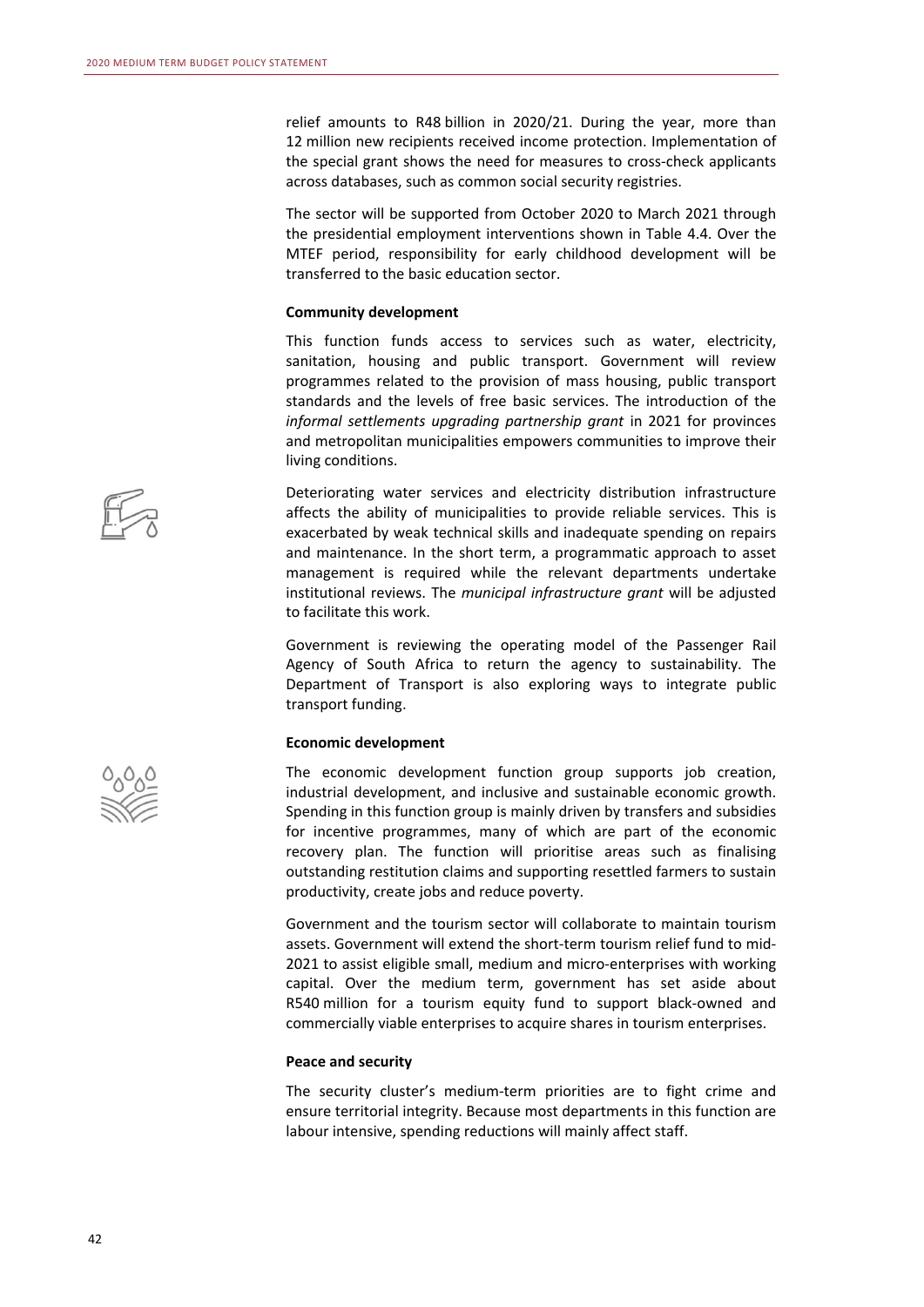The South African Police Service is allocated a rollover of R252.8 million, mainly for personal protective equipment procured in 2019/20 but delivered in 2020/21. The State Capture Commission of Inquiry is allocated an additional R63 million from the Department of Justice and Constitutional Development to finalise investigations and produce a close-out report.

Funds have been set aside over the medium term to establish the Border Management Authority, which will consolidate border management functions. The bulk of its financing and staff will be shifted, over time, from the government departments currently performing this function.

Funds will be reprioritised to capacitate the Information Regulator, which monitors and enforces compliance with the Protection of Personal Information Act (2013) and Promotion of Access to Information Act (2000).

#### **General public services**

This function group aims to build a professional state to develop and transform the public service. The Department of Public Service and Administration will reprioritise funds for personnel expenditure reviews in national, provincial and local government, public entities and stateowned companies over the next two years. These will assist in developing measures to manage the public-service wage bill sustainably.

The Department of Public Enterprises will reprioritise funds to support the Presidential State-Owned Enterprises Council, an advisory body to assist with strengthening state-owned companies. The Department of Planning, Monitoring and Evaluation will reprioritise funds to enhance public-service reporting on planning and performance.

Reductions to departmental baselines may delay the introduction of efficiency-enhancing initiatives such as e-Cabinet, and the full operationalisation of new units such as the project management office in the Presidency.

### **Division of revenue**

Provinces are responsible for basic education and health services, roads, housing, social development and agriculture. Municipalities provide basic services such as water, sanitation, electricity reticulation, roads and community services. Provincial and municipal governments face multiple pressures over the medium term as government reduces expenditure growth and poor economic performance affects other revenues and funding sources. During the 2021 MTEF period, transfers to provinces and municipalities are growing below inflation or contracting.

Over the medium term, government proposes to allocate 48.2 per cent of available non-interest expenditure to national departments, 42.2 per cent to provinces and 9.6 per cent to local government. Over this period, national government resources decline at an annual average of 3 per cent, provincial resources increase by 0.9 per cent and local government resources increase by 2.1 per cent.





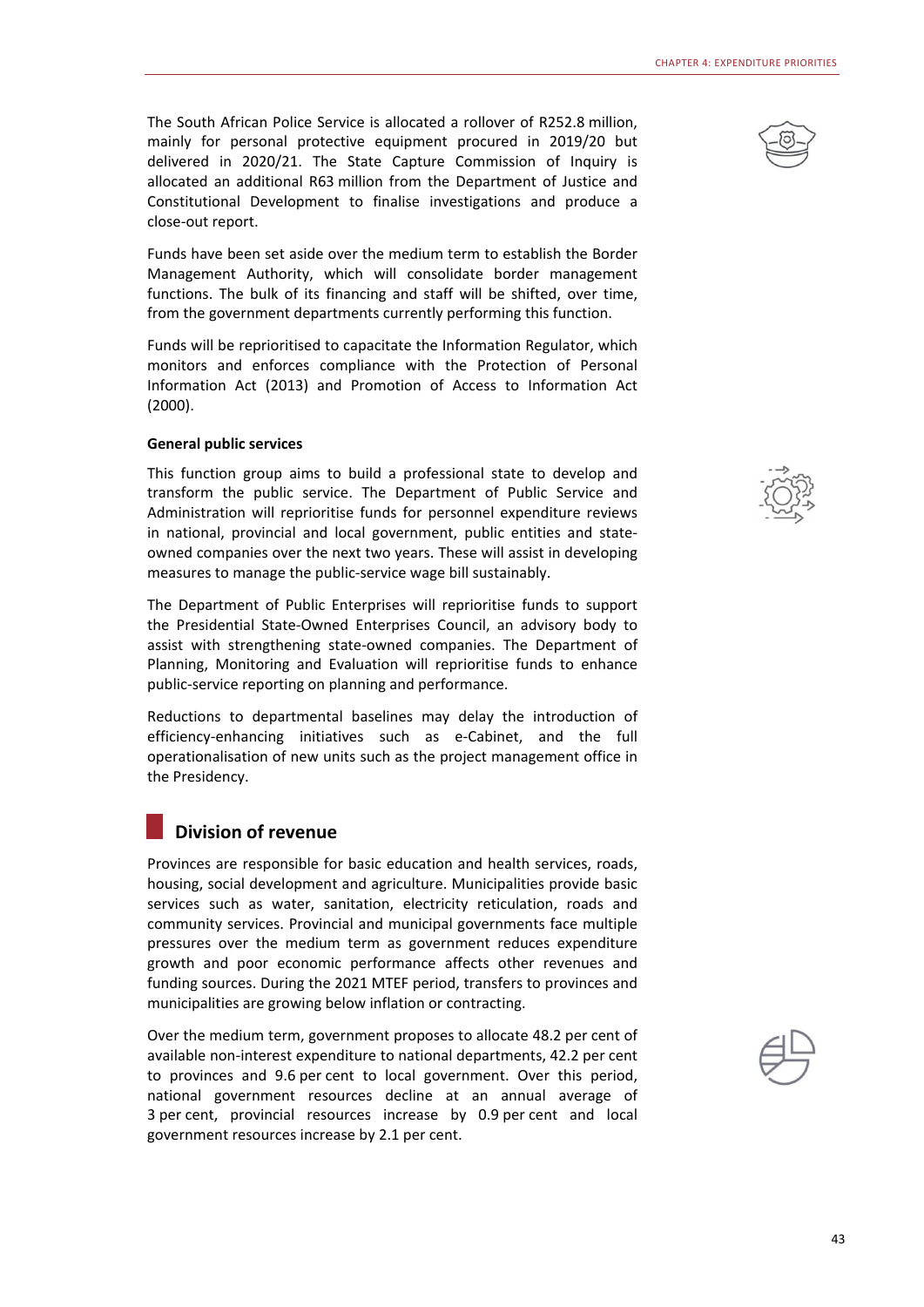| Table 4.5 Division of revenue framework |  |  |  |
|-----------------------------------------|--|--|--|
|-----------------------------------------|--|--|--|

|                             | 2017/18     | 2018/19        | 2019/20 | 2020/21        | 2021/22 | 2022/23                      | 2023/24 |
|-----------------------------|-------------|----------------|---------|----------------|---------|------------------------------|---------|
| R billion                   |             | <b>Outcome</b> |         | <b>Revised</b> |         | <b>Medium-term estimates</b> |         |
| Division of available funds |             |                |         |                |         |                              |         |
| <b>National departments</b> | 592.6       | 634.3          | 749.7   | 806.7          | 718.7   | 732.7                        | 736.9   |
| <b>Provinces</b>            | 538.6       | 572.0          | 613.1   | 628.3          | 629.4   | 641.8                        | 645.6   |
| Equitable share             | 441.3       | 470.3          | 505.6   | 520.7          | 514.0   | 522.0                        | 523.1   |
| Conditional grants          | 97.2        | 101.7          | 107.6   | 107.6          | 115.4   | 119.8                        | 122.5   |
| Local government            | 111.1       | 118.5          | 123.3   | 139.9          | 138.7   | 146.5                        | 149.1   |
| Equitable share             | 55.6        | 60.8           | 65.6    | 85.7           | 78.0    | 83.1                         | 83.7    |
| General fuel levy sharing   | 11.8        | 12.5           | 13.2    | 14.0           | 14.6    | 15.3                         | 15.4    |
| with metropolitan           |             |                |         |                |         |                              |         |
| municipalities              |             |                |         |                |         |                              |         |
| Conditional grants          | 43.7        | 45.3           | 44.5    | 40.2           | 46.1    | 48.0                         | 50.0    |
| Provisional allocations not |             |                |         |                | 37.6    | 31.3                         | 34.9    |
| assigned to votes           |             |                |         |                |         |                              |         |
| Projected underspending     |             |                |         | $-2.1$         |         |                              |         |
| Total                       | 1 2 4 2 . 3 | 1 3 2 4 . 8    | 1486.2  | 1572.7         | 1524.3  | 1552.2                       | 1 566.5 |
| Percentage shares           |             |                |         |                |         |                              |         |
| National departments        | 47.7%       | 47.9%          | 50.4%   | 51.2%          | 48.3%   | 48.2%                        | 48.1%   |
| Provinces                   | 43.4%       | 43.2%          | 41.3%   | 39.9%          | 42.3%   | 42.2%                        | 42.1%   |
| Local government            | 8.9%        | 8.9%           | 8.3%    | 8.9%           | 9.3%    | 9.6%                         | 9.7%    |

*Source: National Treasury* 



#### **Managing the effect of reductions in planned expenditure**

Relative to the 2020 Budget, the provincial equitable share will be reduced by R60 billion in 2021/22, R85.6 billion in 2022/23 and R64.1 billion in 2023/24. These reductions include compensation reductions announced in the 2020 Budget and in this *Medium Term Budget Policy Statement* (MTBPS), which account for about 85 per cent of the total, and reductions to conditional grants of R12.1 billion.

Rural provinces, which are more dependent on transfers from national government, are likely to be more affected than urban provinces with additional revenue sources. The current review of the provincial equitable share formula will include refinements to assist in addressing the costs associated with service delivery in rural and urban locations. To respond to the planned adjustments to expenditure, all provinces will need to reprioritise and increase efficiency.

Transfers to local government will be reduced by R17.7 billion, including R14.5 billion from the local government equitable share, R2.7 billion from the general fuel levy and R569 million in direct conditional grants. The majority of municipalities increased wages by 6.3 per cent from July 2020 in line with their existing multi-year wage agreement. The implications of these reductions will be set out in more detail in the 2021 *Budget Review*.

Underperforming programmes will be revisited. For example, some cities receiving the *public transport network grant* have not launched their integrated public transport networks. Over the MTEF period, at least two more poorly performing cities will be suspended from this grant and the remaining cities will be required to reduce costs and demonstrate their effectiveness to remain funded.

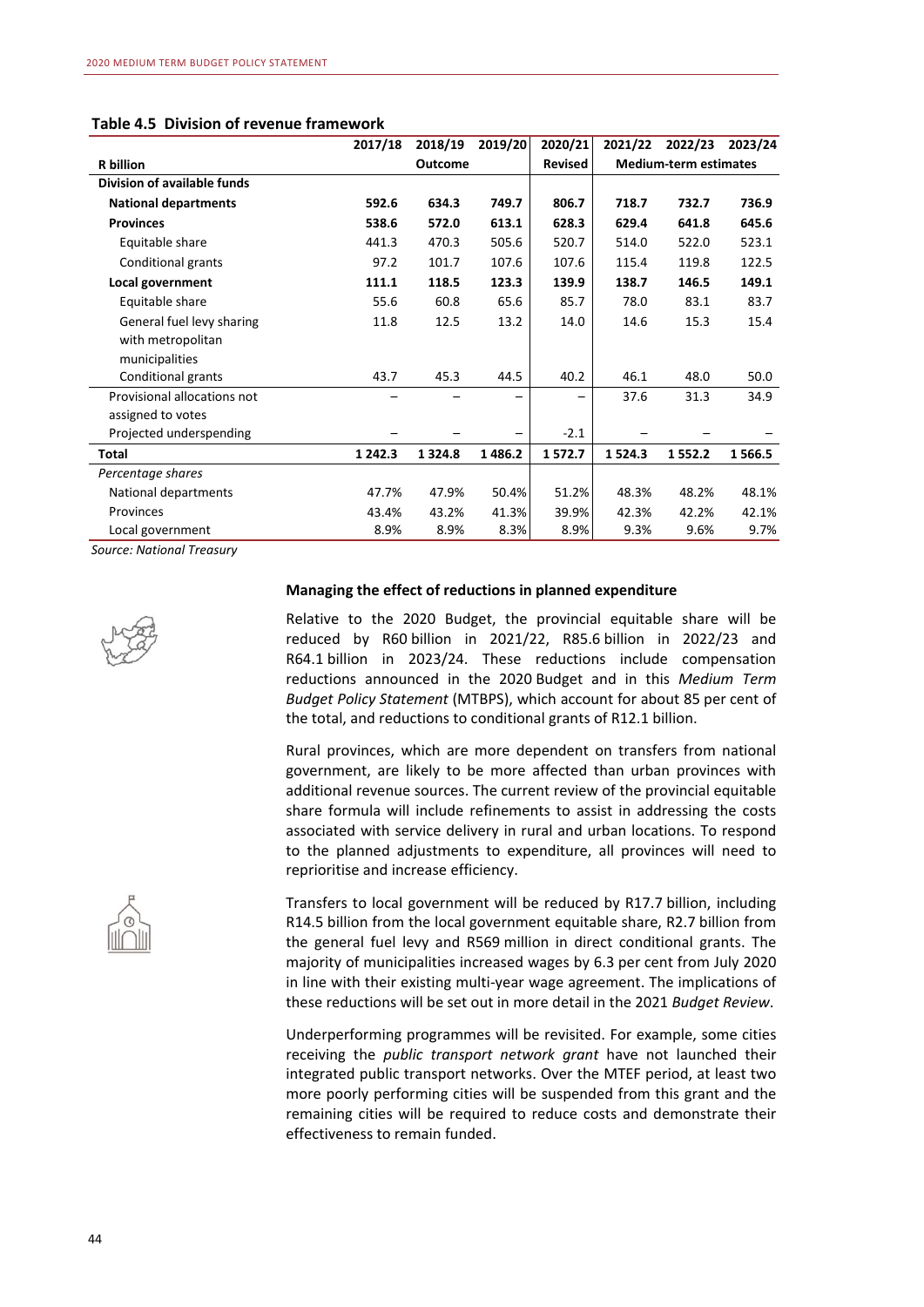#### **Changes to the structure of provincial allocations**

Several changes are proposed to the structure of conditional human settlements grants over the medium term.

The *title deeds restoration grant* will end in 2020/21. The grant established mechanisms, processes and capacity within each province to help eradicate the backlog in providing title deeds to subsidised houses delivered before 2014. The funds from this grant will be shifted back into the *human settlements development grant* from 2021/22, which will fund these eradication initiatives. Once a province has cleared its backlog, it can allocate the remaining funds to other projects within the grant.

Following an allocation in the 2019 Budget, a component within the *human settlements development grant* and the *urban settlements development grant* was allocated a minimum amount for informal settlement upgrades, in partnership with communities. From 2021/22, a new *informal settlements upgrading partnership grant* will be introduced for provinces and metros. The design of this grant incorporates the lessons learnt, including requirements for informal settlement upgrading strategies and planning individual upgrading projects with communities.

To ensure fair funding allocations to each province, the provincial equitable share formula is updated annually to reflect demographic changes. This formula is under review, in collaboration with provincial treasuries, although no changes are proposed this year.

|                     | 2020/21 | 2021/22 | 2022/23 | 2023/24  |
|---------------------|---------|---------|---------|----------|
| <b>R</b> million    |         |         |         |          |
| Eastern Cape        | 69 195  | 66 799  | 67 158  | 66 620   |
| <b>Free State</b>   | 28 934  | 28 5 16 | 28891   | 28 8 8 5 |
| Gauteng             | 108 310 | 109 360 | 112 109 | 113 395  |
| KwaZulu-Natal       | 107 608 | 105 139 | 106 499 | 106 449  |
| Limpopo             | 60 299  | 58 915  | 59 382  | 59 058   |
| Mpumalanga          | 42 637  | 42 034  | 42 627  | 42 656   |
| Northern Cape       | 13749   | 13 662  | 13873   | 13 901   |
| North West          | 36 307  | 36 111  | 36 791  | 36 989   |
| <b>Western Cape</b> | 53 677  | 53 438  | 54 656  | 55 159   |
| <b>Total</b>        | 520 717 | 513 973 | 521988  | 523 111  |

#### **Table 4.6 Provincial equitable share**

*Source: National Treasury* 

#### **Changes to the structure of local government allocations**

The local government equitable share formula has been updated to account for projected household growth, inflation and estimated increases in bulk water and electricity costs over the MTEF period. To help municipalities improve their asset management practices, an indirect component of the *municipal infrastructure grant* will be introduced in 2021/22, and funded from the direct component.

#### **Additional instruments to finance infrastructure in municipalities**

Beyond infrastructure grants, municipalities can access other instruments to finance the development of infrastructure that boosts economic growth.